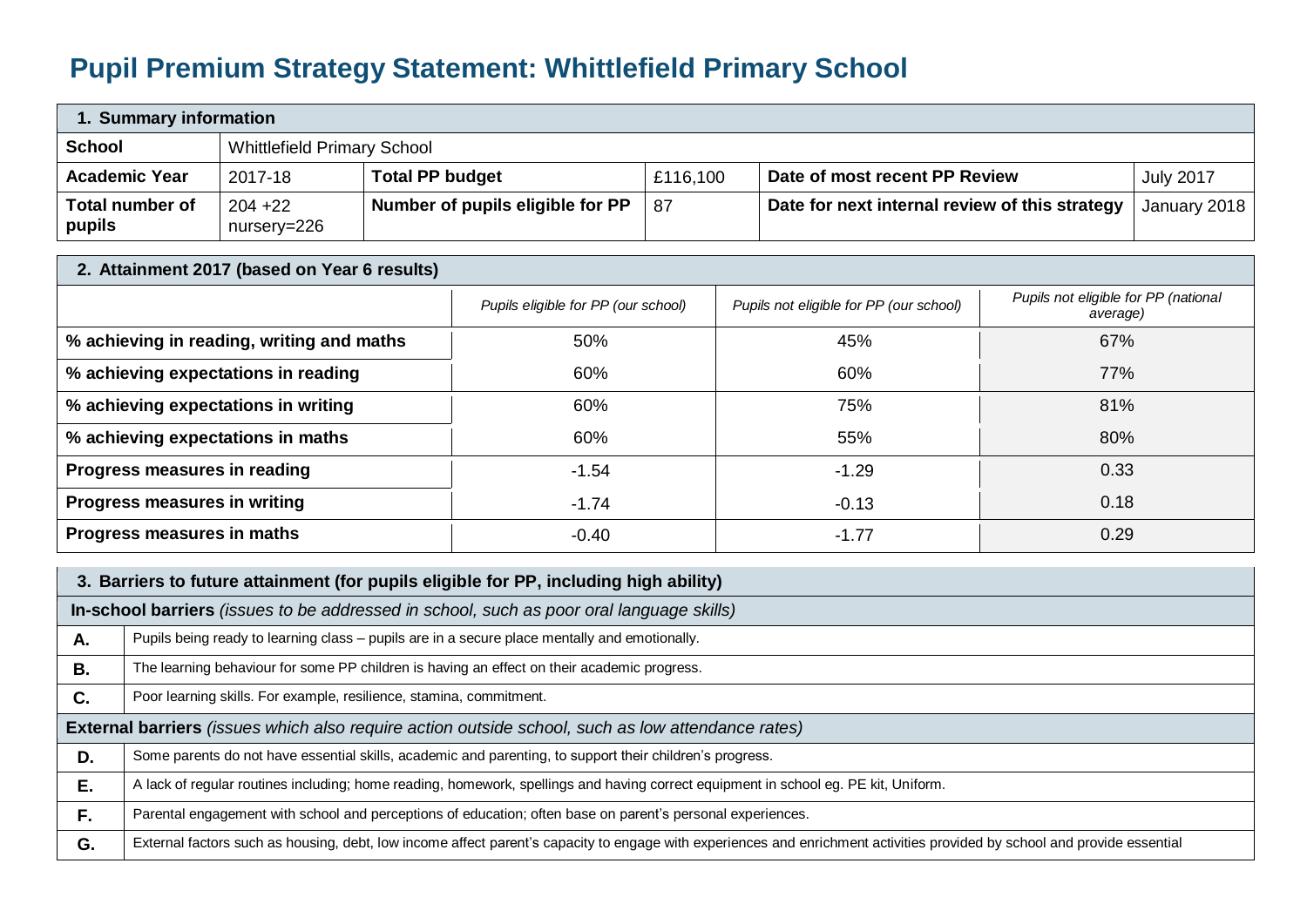|           | requirements for school. i.e. uniform.                                                                                        |                                                                                                                                                                                                                                                                                                                                                                                                                            |  |  |  |
|-----------|-------------------------------------------------------------------------------------------------------------------------------|----------------------------------------------------------------------------------------------------------------------------------------------------------------------------------------------------------------------------------------------------------------------------------------------------------------------------------------------------------------------------------------------------------------------------|--|--|--|
| Η.        | High percentage of families fleeing from domestic violence without support networks or access to support.                     |                                                                                                                                                                                                                                                                                                                                                                                                                            |  |  |  |
| ı.        | High percentage of families who require a multi-agency approach to provide early help.                                        |                                                                                                                                                                                                                                                                                                                                                                                                                            |  |  |  |
| J.        | Low aspirations about what can be achieved and how to be successful and limited access to positive role models.               |                                                                                                                                                                                                                                                                                                                                                                                                                            |  |  |  |
|           | <b>4. Desired outcomes</b>                                                                                                    |                                                                                                                                                                                                                                                                                                                                                                                                                            |  |  |  |
|           | Desired outcomes and how they will be measured                                                                                | Success criteria                                                                                                                                                                                                                                                                                                                                                                                                           |  |  |  |
| Α.        | Children can access learning in class because their<br>physiological, safety, belongingness and self-esteem needs<br>are met. | All staff are trained in attachment, behaviour support and SEND and have strategies in place to support<br>individual children.<br>Targeted interventions for self-esteem, confidence, and lack of engagement are having a positive impact<br>on progress.<br>Breakfast club provides a positive start to the day which enables PP children to access learning.<br>The behaviour policy is embedded and used consistently. |  |  |  |
| <b>B.</b> | Gaps in learning are accurately identified and interventions are<br>well matched to needs.                                    | Formative assessment demonstrates gaps which have been addressed.<br>Gaps for PP children are closing and they are making at least expected progress.                                                                                                                                                                                                                                                                      |  |  |  |
| C.        | Children experience a wide range of social/cultural and<br>sporting experiences.                                              | There is a plan in place which provides opportunities for all PP children across the year.<br>PP Children have access to additional, after school clubs and experiences.                                                                                                                                                                                                                                                   |  |  |  |
| D.        | Children's attitude and behaviour for learning improves.                                                                      | Monitoring and evaluation demonstrates calming learning environment and higher rates of engagement<br>for PP children.                                                                                                                                                                                                                                                                                                     |  |  |  |
| Ε.        | Parental engagement improves.                                                                                                 | There is an increase in the number of parents attending parents evenings and information sessions.                                                                                                                                                                                                                                                                                                                         |  |  |  |
| F.        | Parents develop their skills and are more able to support their<br>children.                                                  | Parents are offered parenting courses.<br>SLT provided workshops on key learning for parents. i.e. phonics, maths, reading etc.                                                                                                                                                                                                                                                                                            |  |  |  |
| G.        | Families are supported by a multi-agency approach.                                                                            | The pupil support manager identifies pathways for families.<br>There are clear pathways for parents facing difficulties.<br>The CAF process is used effectively to support families.                                                                                                                                                                                                                                       |  |  |  |
| Η.        | Children and parents have positive aspirations for their futures.                                                             | The school vision is embedded and children understand the concept of Dream, Believe, Achieve.                                                                                                                                                                                                                                                                                                                              |  |  |  |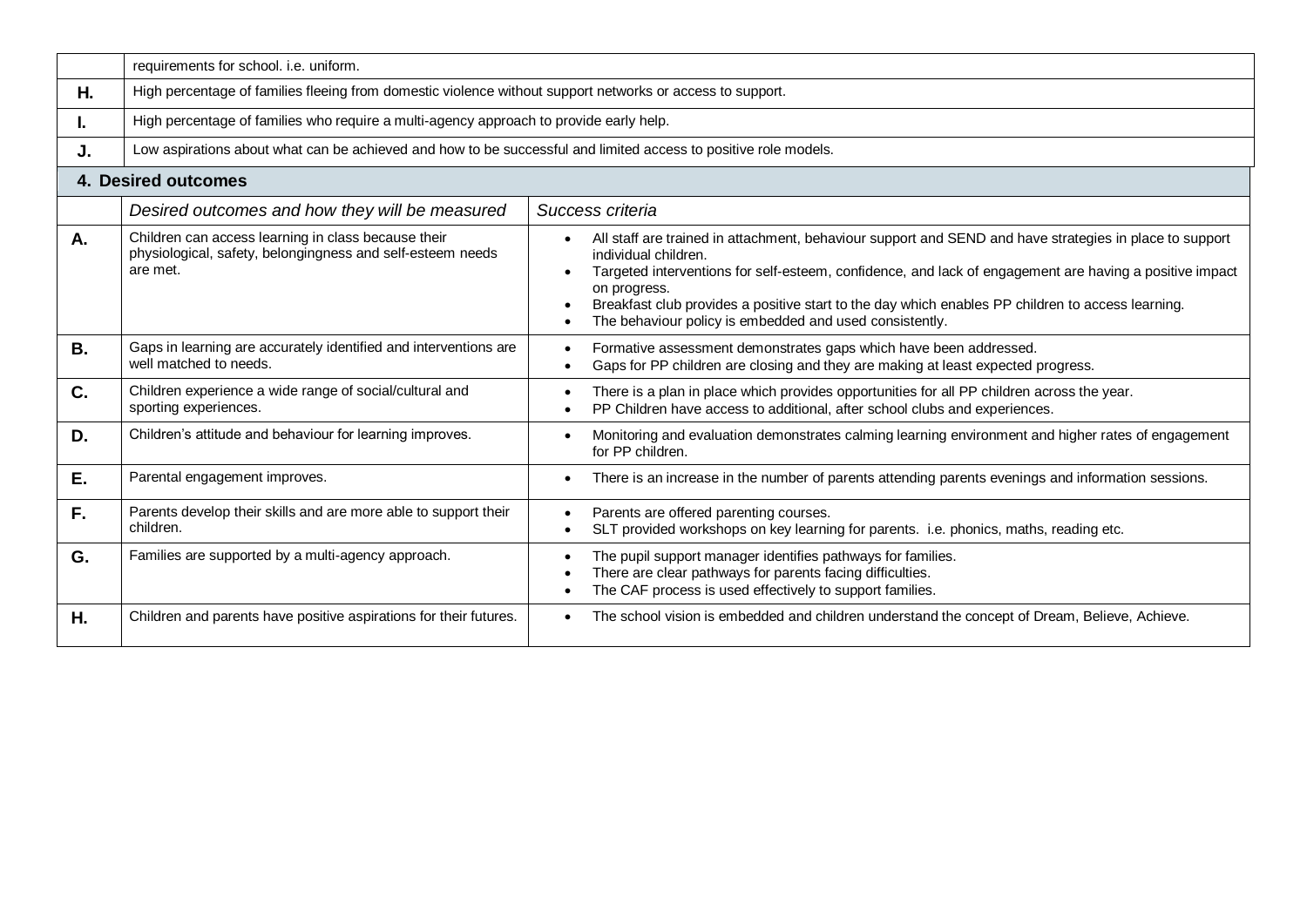| 5. Planned expenditure                                                                                                                                            |                                                                                                                                                                                                                                                                                                                                                         |                                                                                                                                                                                                                                                                                                                                                                                                                                                                                           |                                                                                                                                                                                                                                                                                                                                                                                                                                                                                                                                            |                                              |                                                                                                         |  |
|-------------------------------------------------------------------------------------------------------------------------------------------------------------------|---------------------------------------------------------------------------------------------------------------------------------------------------------------------------------------------------------------------------------------------------------------------------------------------------------------------------------------------------------|-------------------------------------------------------------------------------------------------------------------------------------------------------------------------------------------------------------------------------------------------------------------------------------------------------------------------------------------------------------------------------------------------------------------------------------------------------------------------------------------|--------------------------------------------------------------------------------------------------------------------------------------------------------------------------------------------------------------------------------------------------------------------------------------------------------------------------------------------------------------------------------------------------------------------------------------------------------------------------------------------------------------------------------------------|----------------------------------------------|---------------------------------------------------------------------------------------------------------|--|
| Academic year                                                                                                                                                     | 2016-17                                                                                                                                                                                                                                                                                                                                                 |                                                                                                                                                                                                                                                                                                                                                                                                                                                                                           |                                                                                                                                                                                                                                                                                                                                                                                                                                                                                                                                            |                                              |                                                                                                         |  |
| The headings below demonstrate how we are using the pupil premium to improve classroom pedagogy, provide targeted support and support whole<br>school strategies. |                                                                                                                                                                                                                                                                                                                                                         |                                                                                                                                                                                                                                                                                                                                                                                                                                                                                           |                                                                                                                                                                                                                                                                                                                                                                                                                                                                                                                                            |                                              |                                                                                                         |  |
| i. Quality of teaching for all                                                                                                                                    |                                                                                                                                                                                                                                                                                                                                                         |                                                                                                                                                                                                                                                                                                                                                                                                                                                                                           |                                                                                                                                                                                                                                                                                                                                                                                                                                                                                                                                            |                                              |                                                                                                         |  |
| <b>Desired outcome</b>                                                                                                                                            | Chosen action /<br>approach                                                                                                                                                                                                                                                                                                                             | What is the evidence and rationale for this<br>choice?                                                                                                                                                                                                                                                                                                                                                                                                                                    | How will you ensure it is<br>implemented well?                                                                                                                                                                                                                                                                                                                                                                                                                                                                                             | <b>Staff lead</b>                            | When will<br>you<br>review<br>implemen<br>tation?                                                       |  |
| To use CPD to ensure<br>teaching is of an<br>excellent standard.                                                                                                  | To facilitate a programme<br>of targeted CPD per year<br>focused for teachers and<br>support staff.<br>All staff and children to be<br>trained by Unlike Minds,<br>who specialise in<br>constructive and divergent<br>thinking. Allowing pupils to<br>think about how they learn<br>and the metacognition<br>approaches to impact on<br>their learning. | July 2016 DfE Standards for Teachers' professional<br>development for teachers states that:<br>Professional development must be prioritised by school<br>leadership.<br>The EEF has evaluated a number of programmes that<br>seek to improve 'learning to learn' skills. The majority<br>have found positive impacts. Metacognition and self-<br>regulation approaches have consistently high levels of<br>impact, with pupils making an average of seven months'<br>additional progress. | The monitoring and evaluation<br>timetable will evaluate the impact<br>and focuses on disadvantaged<br>children.<br>All foci are part of School<br>Improvement Plan.<br>Staff meetings shall be dedicated<br>to learning trio's, where staff shall<br>be given the time to trial new<br>approaches and to share best<br>practices amongst colleagues.<br>Regular termly input by Unlike<br>minds to children and staff.<br>Year 5 to become trained in<br>metacognition approaches and to<br>cascade their learning to all year<br>groups. | Headteacher                                  | Half-termly<br>in line with<br>the quality<br>assurance<br>timetable.<br>£3000.00<br>Termly<br>£3300.00 |  |
| For PP children,<br>including the most able,<br>to make at least<br>expected progress.                                                                            | Teacher to pupil ratio to be<br>increased to allow for<br>additional teaching groups<br>and intervention.                                                                                                                                                                                                                                               | Sutton Trust found that, The effects of high quality<br>teaching are especially significant for pupils from<br>disadvantaged backgrounds: over a school year. These<br>pupils gain 1.5 years' worth of learning with very effective<br>teachers.                                                                                                                                                                                                                                          | The monitoring and evaluation<br>timetable will evaluate the impact<br>and focuses on disadvantaged<br>children.<br>All foci are part of School<br>Improvement Plan.                                                                                                                                                                                                                                                                                                                                                                       | Headteacher<br>/ Pupil<br>Support<br>Manager | Half-termly<br>in line with<br>the quality<br>assurance<br>timetable.<br>£3000.00                       |  |
| <b>Total budgeted cost</b>                                                                                                                                        |                                                                                                                                                                                                                                                                                                                                                         |                                                                                                                                                                                                                                                                                                                                                                                                                                                                                           |                                                                                                                                                                                                                                                                                                                                                                                                                                                                                                                                            |                                              | £9,300.0                                                                                                |  |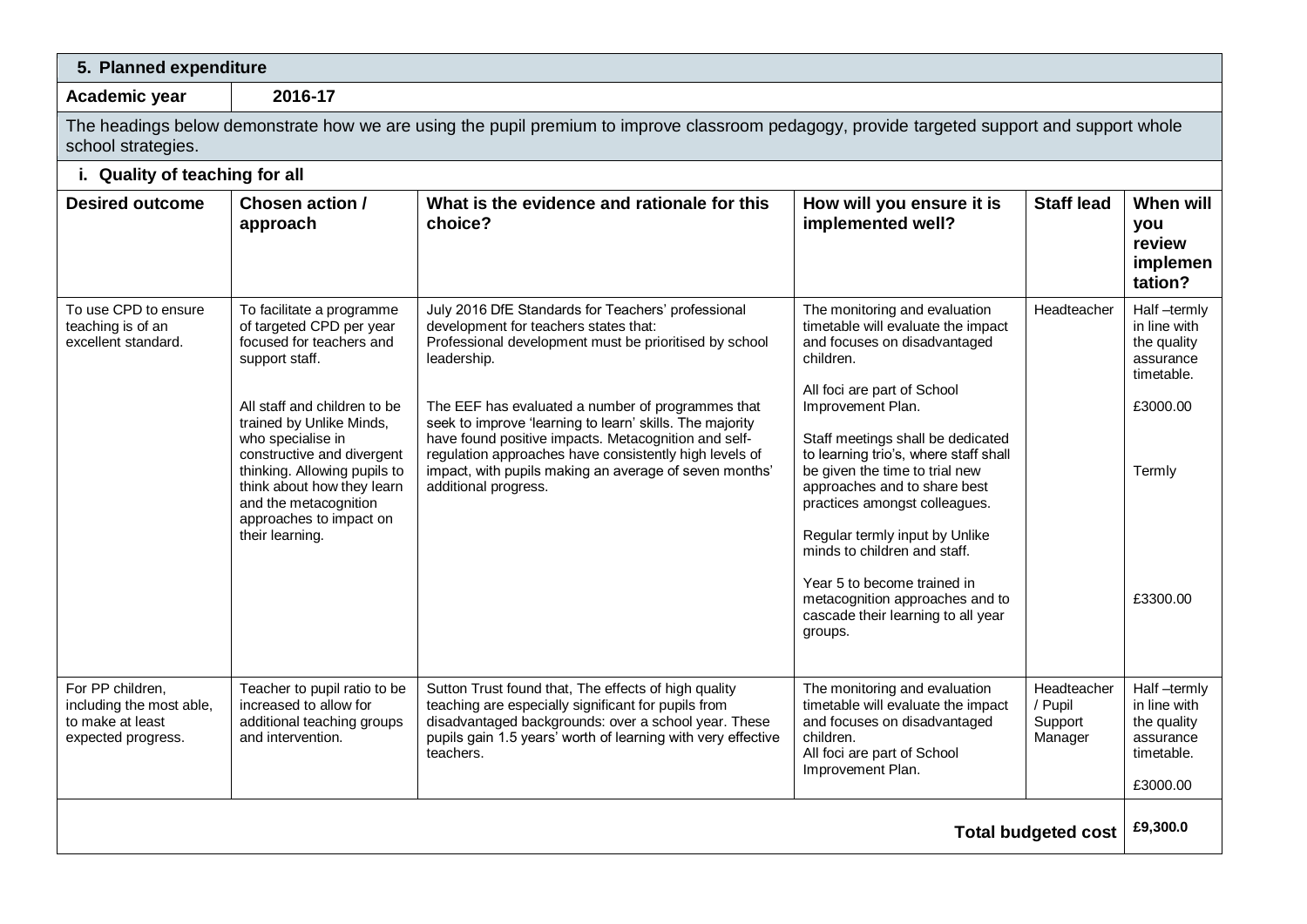| ii. Targeted support                                                                                                                   |                                                                                                                                                                                                                              |                                                                                                                                                                                                                                                                                                                                                                                                                                                                                                                                                   |                                                                                                                                             |                                           |                                                   |  |
|----------------------------------------------------------------------------------------------------------------------------------------|------------------------------------------------------------------------------------------------------------------------------------------------------------------------------------------------------------------------------|---------------------------------------------------------------------------------------------------------------------------------------------------------------------------------------------------------------------------------------------------------------------------------------------------------------------------------------------------------------------------------------------------------------------------------------------------------------------------------------------------------------------------------------------------|---------------------------------------------------------------------------------------------------------------------------------------------|-------------------------------------------|---------------------------------------------------|--|
| <b>Desired outcome</b>                                                                                                                 | <b>Chosen</b><br>action/approach                                                                                                                                                                                             | What is the evidence and rationale for this<br>choice?                                                                                                                                                                                                                                                                                                                                                                                                                                                                                            | How will you ensure it is<br>implemented well?                                                                                              | <b>Staff lead</b>                         | When will<br>you<br>review<br>implemen<br>tation? |  |
| Children can access<br>learning in class<br>because their<br>physiological, safety,<br>belongingness and self<br>esteem needs are met. | Daily breakfast Club.<br>Pastoral Support Worker<br>and Pupil Support Manager<br>providing daily<br>interventions<br>TAs undertaking meets<br>and greet with individuals.<br>Pupil Support Manager &                         | The EEF found that breakfast clubs that offer free and<br>nutritious meals before school can boost reading, writing and<br>maths results by the equivalent of 2 months progress per<br>year. Breakfast clubs improve attendance and punctuality. An<br>EEF study on Social & Emotional learning found interventions<br>have a significant impact on attitudes to learning, social<br>relationships, and attainment itself. The impact on attainment<br>is equivalent to four months progress<br>An EEF study on Social & Emotional learning found | CPOMS records, monitoring of<br>timetables and interventions,<br>attendance register for breakfast.                                         | Pupil<br>Support<br>Manager               | Termly<br>£52,150.00<br>£500.00                   |  |
|                                                                                                                                        | Pastoral support worker<br>trained in Mental Health<br>First Aid.                                                                                                                                                            | interventions have a significant impact on attitudes to<br>learning, social relationships, and attainment itself. The<br>impact on attainment is equivalent to four months<br>progress                                                                                                                                                                                                                                                                                                                                                            |                                                                                                                                             |                                           |                                                   |  |
| Gaps in learning are<br>accurately identified and<br>interventions are well<br>matched to needs.                                       | Varied interventions,<br>according to need, to be<br>provided before, after and<br>sometimes during school.<br>Active Literacy intervention<br>carried out for those<br>children who need targeted<br>literacy intervention. | Gaps identified in formative assessment allows for<br>precisely targeted teaching to remedy these.<br>Meta- Analysis of research by John Hattie breaks down<br>quality of teaching into:<br>Children having clear goals/ objectives<br>Teachers providing children with modelling,<br>scaffolding, appropriate steps to achieve them.                                                                                                                                                                                                             | Pupil progress meetings<br>The monitoring and evaluation<br>timetable will evaluate the impact<br>and focuses on disadvantaged<br>children. | Phase<br>leaders/<br>assessment<br>leader | Half termly<br>£4,000.00<br>£4,000.00             |  |
| Children and parents<br>have positive aspirations<br>for their futures.                                                                | Whole school approach<br>through thematic<br>assemblies around<br>character and essential life<br>skills.<br>Visits by positive role<br>models to school.                                                                    | The EEF have summarised the benefits of offering whole<br>school based assemblies around aspiration building and<br>other life skills, the research states that "Character and<br>essential life skill programmes appear to be more<br>effective when approaches are embedded into routine<br>educational practices (i.e. assemblies), and supported by<br>professional development and training for staff"                                                                                                                                       | Pupil Voice.<br>The monitoring and evaluation<br>timetable will evaluate the impact<br>and focuses on disadvantaged<br>children.            | Pupil<br>Support<br>Manager               | Half termly<br>£300.00                            |  |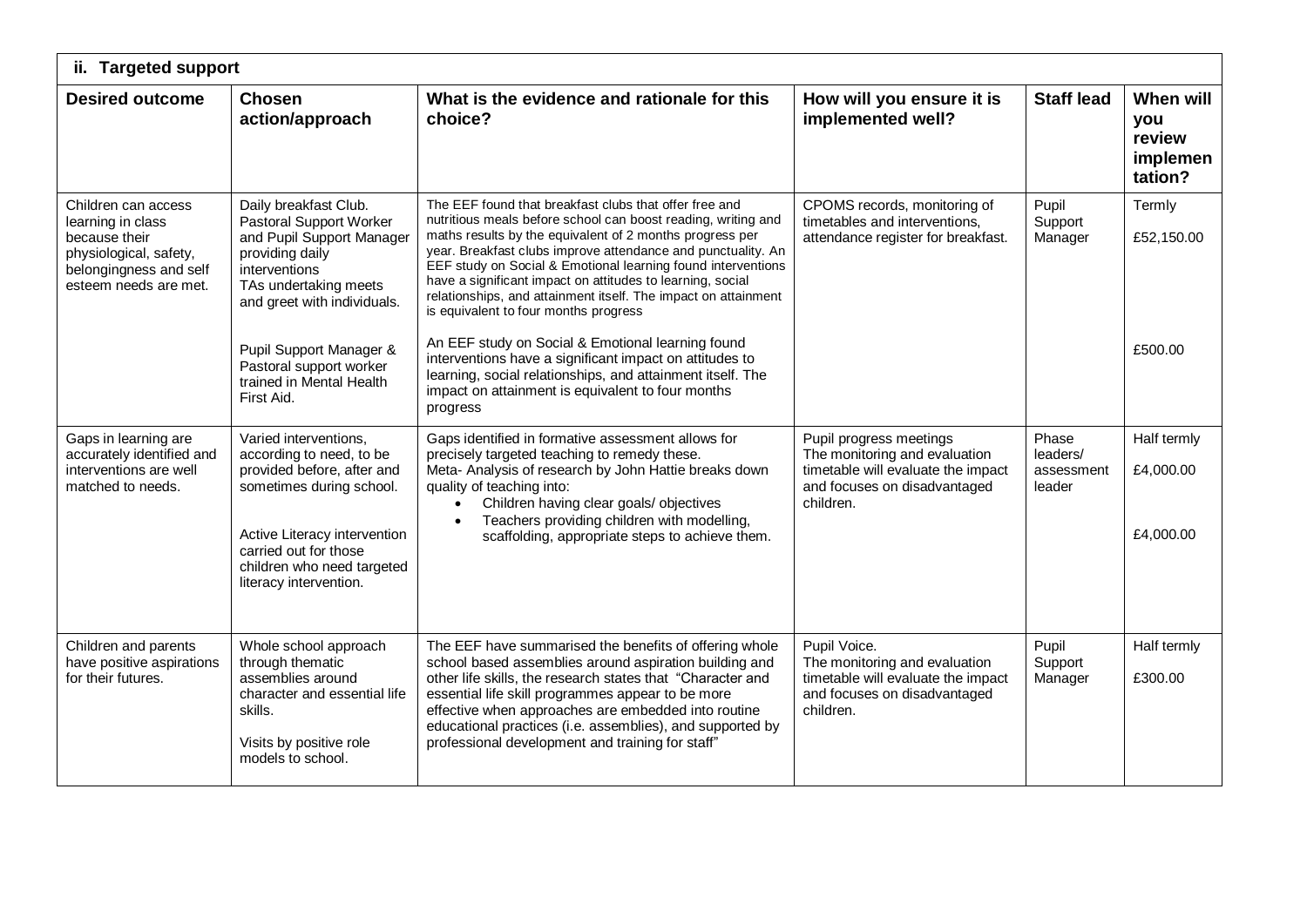| Children's attitude and<br>behaviour for learning<br>improves.                  | Introduction of Jigsaw<br>PSHE SOW.<br>HLTA teaching PSHE in<br>every class.<br>Review and embed<br>behaviour policy.                                                                                                                                    | EEF research states "Overall, the evidence makes it clear<br>that reducing challenging behaviour in schools can have a<br>direct and lasting effect on pupils' learning. However,<br>school leaders should be aware that some interventions<br>can be effective in reducing problematic behaviour without<br>improving attainment".                                                                  | HLTA teaching PHSE to follow<br>Jigsaw curriculum, with oversight<br>from subject leader.<br>Behaviour policy to be reviewed<br>and agreed by all staff. | PHSE<br>Subject<br>Leader<br>Head<br>teacher /<br>Pupil<br>Support<br>Manager | Half termly<br>£11,600                                                  |
|---------------------------------------------------------------------------------|----------------------------------------------------------------------------------------------------------------------------------------------------------------------------------------------------------------------------------------------------------|------------------------------------------------------------------------------------------------------------------------------------------------------------------------------------------------------------------------------------------------------------------------------------------------------------------------------------------------------------------------------------------------------|----------------------------------------------------------------------------------------------------------------------------------------------------------|-------------------------------------------------------------------------------|-------------------------------------------------------------------------|
| Parental engagement<br>improves.                                                | Positive discrimination for<br>PP parents for<br>engagement.<br>Home visits by PSM.<br>Accompanied visits to<br>signposted pathways.                                                                                                                     | To build relationships with children and their families. To<br>provide local and locate support. To liaise with relevant<br>services.<br>Research (and common sense) tells us that families and<br>parents are critical to pupil's attainment. Feinstein and<br>Symons (1999) found that parental interest in their child's<br>education was the single greatest predictor of age 16<br>achievement. | Register demonstrate attendance<br>at parent's evenings/ workshop/<br>celebration improves.                                                              | Pupil<br>Support<br>Manager                                                   | After each<br>event.<br>£1500.00<br>Training &<br>resource<br>materials |
| Parents develop their<br>skills and are more able<br>to support their children. | Information sessions by<br>subject leaders for reading,<br>phonics, maths for parents.<br>Triple P parenting.<br>Drop in support sessions<br>and coffee mornings.                                                                                        | To build relationships with children and their families. To<br>provide local and locate support. To liase with relevant<br>services.<br>Research (and common sense) tells us that families and<br>parents are critical to pupil's attainment. Feinstein and<br>Symons (1999) found that parental interest in their child's<br>education was the single greatest predictor of age 16<br>achievement.  | Register demonstrate attendance<br>at parent's evenings/ workshop/<br>celebration improves.                                                              | Pupil<br>Support<br>Manager                                                   | After each<br>event.<br>£1000.00                                        |
| Families are supported<br>by a multi-agency<br>approach.                        | PSM and SENCo liaise<br>with multi agencies.<br>CAFs are in place for<br>families with additional<br>needs.<br>PSM produces pathways<br>which are shared with<br>parents to support with<br>external barriers, i.e.<br>housing, debt, low income<br>etc. | To ensure that families are support in a holistic capacity.<br>By meeting their physiological, safety, belonging and self-<br>esteem needs we can reduce the barriers.                                                                                                                                                                                                                               | Families no longer needs the<br>Early Help and Support.<br>CAFs are used effectively.                                                                    | Pupil<br>Support<br>Manager                                                   | As needed<br>by families<br>£2,500.00                                   |
|                                                                                 |                                                                                                                                                                                                                                                          |                                                                                                                                                                                                                                                                                                                                                                                                      | <b>Total budget cost</b>                                                                                                                                 |                                                                               | £77,500.00                                                              |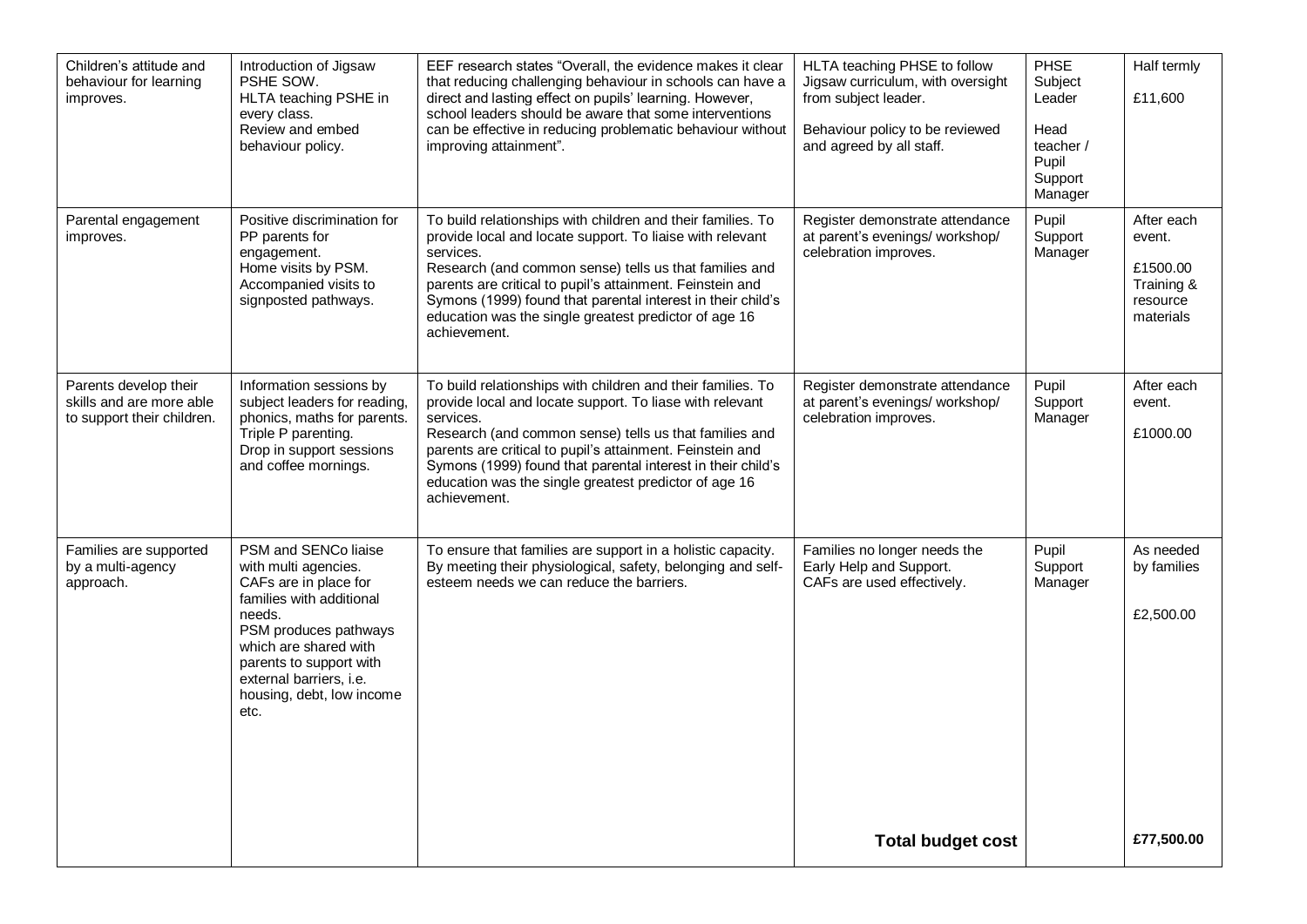| iii. Enrichment and experiences                                                                                                        |                                                                                                                                                                                                                                                                                                                                                     |                                                                                                                                                                                                                                                                                                                                                                                                                                                                                                    |                                                                                                                                                                                                                                                                     |                                                     |                                                              |  |
|----------------------------------------------------------------------------------------------------------------------------------------|-----------------------------------------------------------------------------------------------------------------------------------------------------------------------------------------------------------------------------------------------------------------------------------------------------------------------------------------------------|----------------------------------------------------------------------------------------------------------------------------------------------------------------------------------------------------------------------------------------------------------------------------------------------------------------------------------------------------------------------------------------------------------------------------------------------------------------------------------------------------|---------------------------------------------------------------------------------------------------------------------------------------------------------------------------------------------------------------------------------------------------------------------|-----------------------------------------------------|--------------------------------------------------------------|--|
| <b>Desired Outcome</b>                                                                                                                 | <b>Chosen</b><br>action/approach                                                                                                                                                                                                                                                                                                                    | What is the evidence and rationale for this<br>choice?                                                                                                                                                                                                                                                                                                                                                                                                                                             | How will you ensure it is<br>implemented well?                                                                                                                                                                                                                      | <b>Staff lead</b>                                   | When will<br>you<br>review<br>implemen<br>tation?            |  |
| Children can access<br>learning in class<br>because their<br>physiological, safety,<br>belongingness and self<br>esteem needs are met. | Nurture groups with TA3<br>Self esteem groups<br>Rainbow Room - breakout<br>and safe space.<br>Providing essential school<br>equipment and uniform<br>Additional two gender<br>specific groups focused on<br>self-esteem and<br>confidence delivered by an<br>experienced TA3 twice a<br>week.                                                      | The EEF found that breakfast clubs that offer free and<br>nutritious meals before school can boost reading, writing<br>and maths results by the equivalent of 2 months progress<br>per year. Breakfast clubs improve attendance and<br>punctuality.<br>An EEF study on Social & Emotional learning found<br>interventions have a significant impact on attitudes to<br>learning, social relationships, and attainment itself. The<br>impact on attainment is equivalent to four months<br>progress | CPOMS records, monitoring of<br>timetables and interventions,<br>attendance register for breakfast.                                                                                                                                                                 | Pupil<br>Support<br>Manager                         | Termly<br>£9,000.00<br>£1700.00                              |  |
|                                                                                                                                        | An afterschool Diamond<br>Club which provides<br>support for our more<br>vulnerable PP children.                                                                                                                                                                                                                                                    |                                                                                                                                                                                                                                                                                                                                                                                                                                                                                                    |                                                                                                                                                                                                                                                                     |                                                     | £800.00                                                      |  |
| Children experience a<br>wide range of<br>social/cultural and<br>sporting experiences.                                                 | Subsidised trips for those<br>PP children who are<br>unable to access the<br>experiences due to<br>financial barriers.<br>SWAT cluster exchange<br>days for all PP KS2<br>children.<br>School trips<br>A varied selection of<br>afterschool clubs which<br>expose children to life skills<br>such as, cooking gardening<br>and Change 4 Life clubs. | The rationale was based on the EEF's stance on<br>enriching education, the EEF state "We think enriching<br>education has intrinsic benefits (sometimes referred to<br>as "arts for arts' sake"). We think all children, including<br>those from disadvantaged backgrounds, deserve a well-<br>rounded, culturally rich, education".                                                                                                                                                               | Identified PP children given<br>priority in joining clubs.<br>PP children's return slips for<br>educational visits to be monitored,<br>staff to address parents when PP<br>children not registered for the<br>visits, Headteacher to decide on<br>level of support. | School<br><b>Business</b><br>Manager<br>Headteacher | Half termly<br>£3500.00<br>Half termly<br>£500.00<br>£500.00 |  |
| Children's attitude and<br>behaviour for learning<br>improves.                                                                         | 1:1 specialist teacher<br>support.                                                                                                                                                                                                                                                                                                                  | Sutton Trust found that, The effects of high quality<br>teaching are especially significant for pupils from<br>disadvantaged backgrounds: over a school year. These<br>pupils gain 1.5 years' worth of learning with very effective<br>teachers.<br>The rationale was based on the EEF's stance on                                                                                                                                                                                                 | Those children who are identified<br>as needing 1:1 specialist teacher<br>support are placed on a timetable<br>of intervention.<br>School to ensure broad and varied                                                                                                | <b>SENCO</b>                                        | Half termly<br>£8000.00                                      |  |